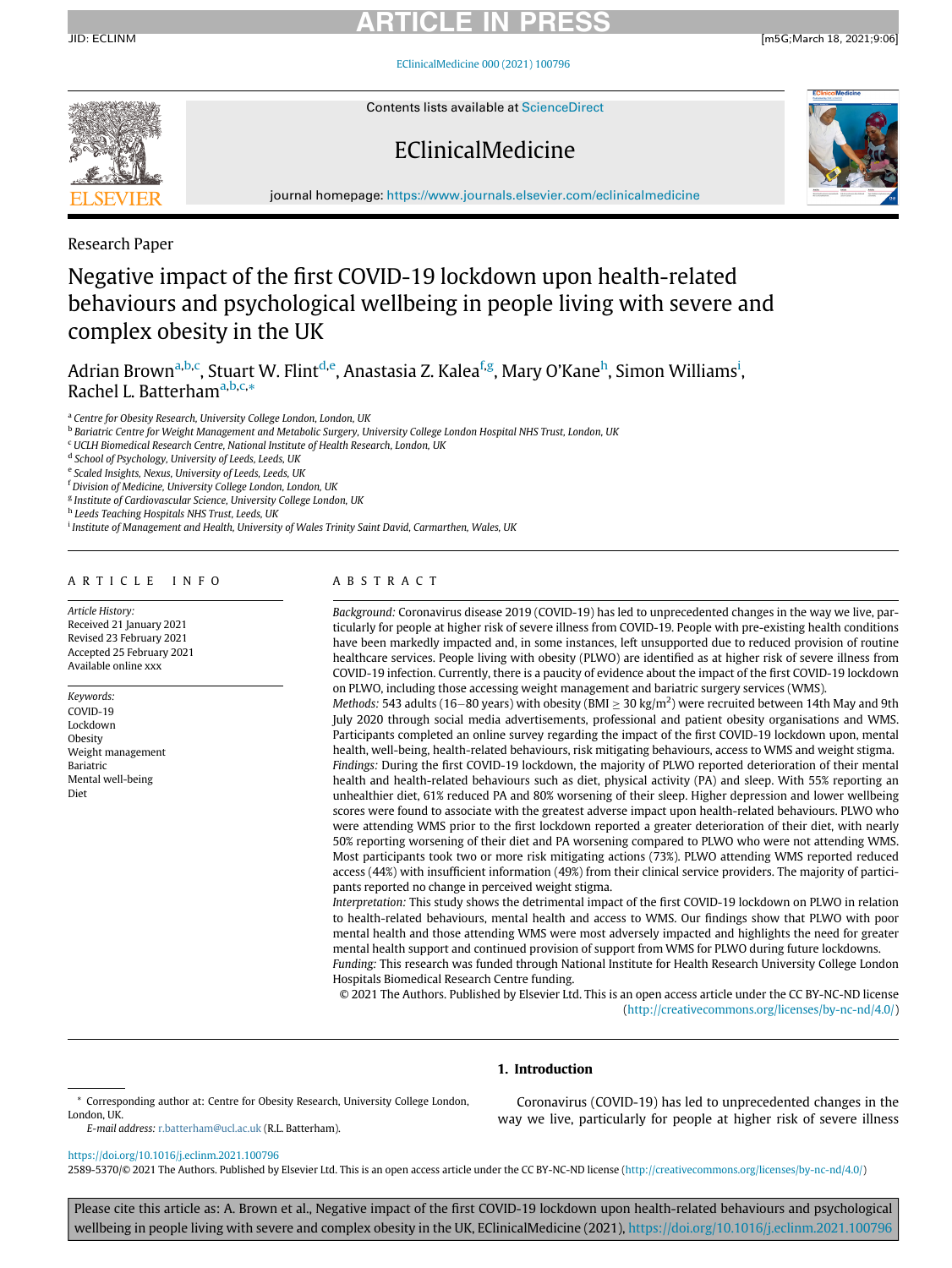### RTICLE IN PR

### 2 A. Brown et al. / EClinicalMedicine 00 (2021) 100796

### Research in context

### Evidence before this study

We searched PubMed for original research articles using combinations of terms 'obesity', 'COVID-19', 'health-related behaviours', 'mental health', 'physical activity', 'diet', 'weight management' until December 21st, 2020. Evidence in the general population has shown a negative impact on weight-related behaviours, physical activity, and psychological wellbeing. Studies examining the impact of the first COVID-19 lockdown on health-related behaviours, risk mitigating actions and stigma experienced by people living with obesity (PWLO) was limited.

### Added value of this study

This study provides novel insights into the impact of the first COVID-19 lockdown on UK PLWO, in particular those with severe and complex obesity. These data show that the first COVID-19 lockdown negatively impacted self-reported diet, physical activity, sleep, mental health and access to weight management services (WMS). People attending WMS reported greater worsening of their diet and physical activity. Higher depression and lower wellbeing were key predictors of adverse changes in healthrelated behaviours during the first COVID-19 lockdown.

### Implications of all the available evidence

Our data highlight the need for policy makers and WMS providers to ensure greater provision of support for PLWO during future lockdowns. In particular, to target support to PLWO with poor mental health and ensure that WMS are prioritised as protected key services.

from COVID-19. People living with obesity (PLWO) were identified by the UK Government as one of the population subgroups at 'higher risk' [\[1\]](#page-6-0), with evidence showing that obesity increases the likelihood of hospitalisation and advanced respiratory support, and an increased risk of death from COVID-19 infection  $[2-4]$  $[2-4]$  $[2-4]$ .

Early in the first COVID-19 lockdown in the UK, NHS England [\[5\]](#page-6-2) released guidance that weight management services (WMS) were to cease face-to-face contact in order to help 'flatten the curve' and reduce transmission rates. Alongside the redeployment of healthcare professionals and changes to delivery approaches, the provision of WMS was negatively impacted [\[6\]](#page-6-3).

Governmental policies adopted to manage the pandemic, including social distancing and shielding interrupted important opportunities for social support and accentuated feelings of social isolation and loneliness [\[7\]](#page-6-4). Whilst evidence of the negative impact of COVID-19 pandemic on psychological wellbeing, health-related behaviours, physical activity (PA) and diet have been reported, much of this research has focussed on the general population. Consequently, it remains unclear how PLWO and those accessing WMS were impacted during the first COVID-19 lockdown.

This study aimed to examine the impact of the first COVID-19 lockdown on UK PLWO, including those attending WMS. Specifically, the study explored their actions, health-related behaviours, mental health and wellbeing.

### 2. Methods

### 2.1. Design

This study used an online survey method, hosted by University College London (UCL) Opinio.

Recruitment invitations were disseminated via social media advertisements, professional and patient obesity organisations and WMS. Eligibility criteria were PLWO (BMI  $\geq 30$  kg/m<sup>2</sup>) aged  $16-80$  years, and/or attending a Tier 2/3 weight management or bariatric surgery service (Tier 4) in the UK. Prior to completing the survey, participants read the information sheet and provided electronic informed consent. The study was granted ethical approval by the UCL Research Ethics Committee (REC number 16191/004).

### 2.2. COVID-19 survey

This survey was developed to explore the impact of the first COVID-19 lockdown on PLWO, including those attending WMS. The survey was developed in collaboration with PLWO from obesity advocacy groups. This ensured that the length, terminology and questions where targeted and appropriate for PLWO.

After providing informed consent, participants provided demographic data including age, gender and ethnicity, and self-reported weight and height. Participants also indicated if they had a BMI  $\geq$  40 kg/m<sup>2</sup>, had undergone bariatric surgery, and were accessing WMS at the point of the first UK COVID-19 lockdown.

The survey was comprised of the following six sections, consisting of both open and closed questions:

- 1. Awareness, thoughts and actions relating to COVID-19, including awareness of COVID-19 symptoms and perceived risk.
- 2. Risk mitigating actions (e.g. social distancing, self-isolation).
- 3. Access to WMS.
- 4. Mental health, wellbeing and depression which included the validated Warwick-Edinburgh Mental Wellbeing Scale (WEMWBS) [\[8\]](#page-6-5) and Patient Health Questionnaire (PHQ-9) [\[9\]](#page-6-6).
- 5. Health-related behaviours including diet, physical activity and sleep.
- 6. Experiences of stigma and discrimination.

See the Supplementary Materials for a copy of the survey and validated questionnaires.

### 2.3. Statistical analysis

Demographic factors were summarised using mean (standard deviation [SD]) for normally distributed continuous variables or median (interquartile [IQR] or entire range) for continuous variables that were not normally distributed. Categorical variables were described with counts (percentages). Statistical analyses were performed using SPSS Version 24.0. Statistical significance was defined as a *p*-value  $\langle$  0.05.

To examine the impact of stigma on risk mitigating behaviours, attempting to lose weight and on mental health, this variable was operationalised dichotomously by adding the following responses together; "Yes, and No, I was stigmatised before" were added together to create the variable stigmatised (1); and "No and No I felt less stigmatised" were added together to create the variable not stigmatised (0).

Descriptive information was generated regarding the impact of first COVID-19 lockdown on health-related behaviours, access to WMS, mental health, depression, psychological wellbeing and stigma. To examine between group differences, normally distributed data and skewed data were analysed using appropriate tests (t-tests, Mann-Whitney U test), while categorical data was analysed using chi-squared tests, following this a series of regression models were built.

Binomial and ordinal logistic regression alongside generalised linear models of the data were used to analyse the impact of COVID-19 on the following outcomes: (1) mental health, wellbeing and selfreported stigma and health-related behaviours; (2) risk mitigating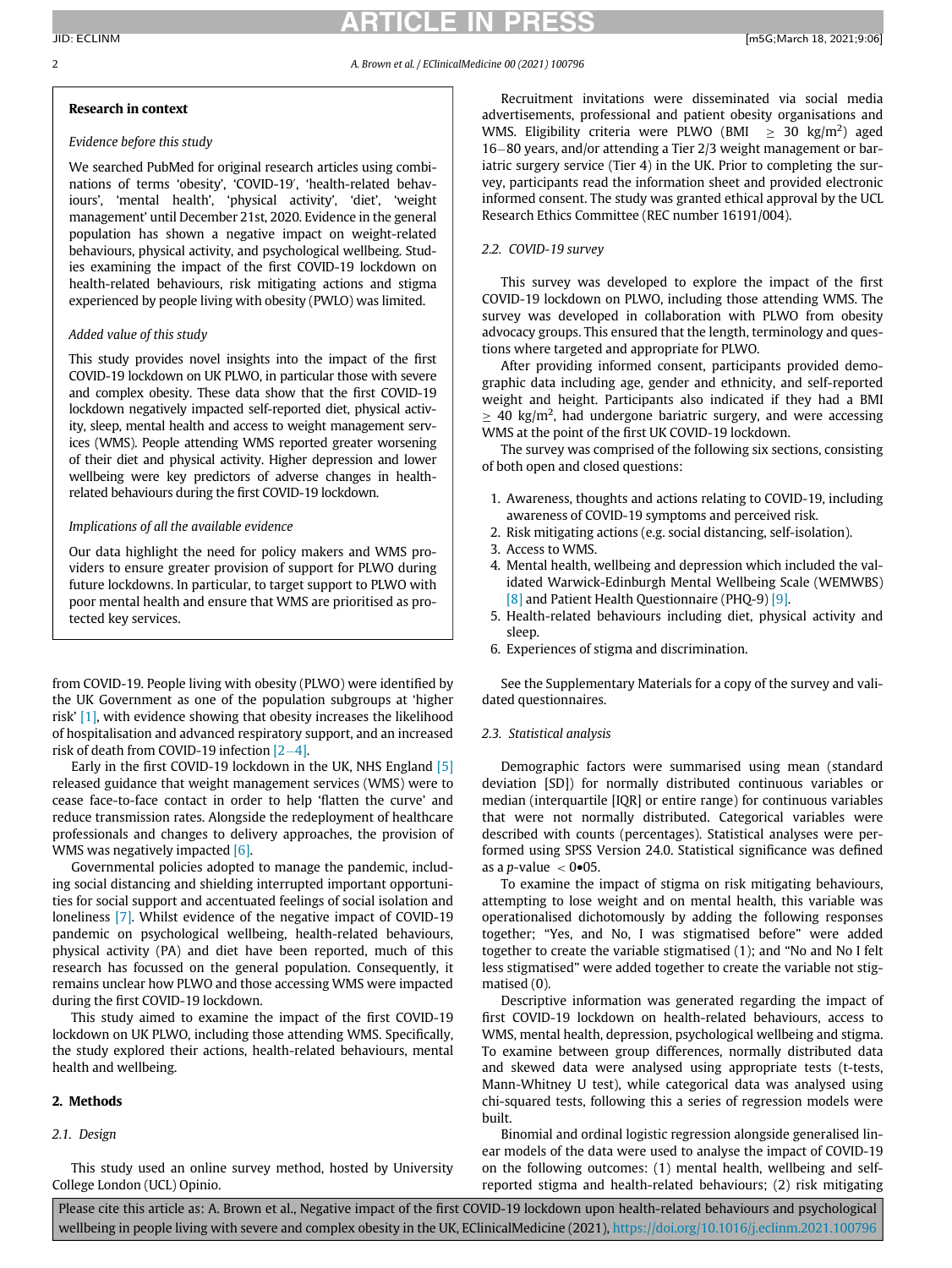#### A. Brown et al. / EClinicalMedicine 00 (2021) 100796 3

<span id="page-2-0"></span>behaviour; (3) access to WMS. Covariates included in the models were BMI, age, gender and number of high risk indicators as identified by UK Government [\[1\]](#page-6-0) and mental health including the WEMWBS [\[8\]](#page-6-5) and PHQ-9 [\[9\]](#page-6-6). Ethnicity was not added to the models due to insufficient numbers of people in ethnic groups other than White.

Continuous data (depression and wellbeing) were analysed using hierarchical multiple linear regression using three separate models to assess predictors during first COVID-19 lockdown. Model 1 used demographic data, baseline BMI, age, gender and number of risk indicators; Model 2 added self-reported change in mental health and stigma; and Model 3 added on concerns of infection and severe illness from COVID-19. Dummy-coded variables were used for categorical variables (number of risk indictors and self-reported mental health). Odd ratios, 95% confidence intervals (CI) and p-values were reported for ordinal and binomial logistic regression, while beta-coefficients and p-values appear in Tables. The assumptions of each model were checked and met.

### 2.4. Role of funding source

The funder of the study had no role in the study design, data collection, data analysis, interpretation or writing of the report. All authors had full access to the data in the study and the corresponding author has final responsibility for the decision to submit for publication.

### 3. Results

A total of 655 people (569 female, 79 male, 2 reported other and 2 identified as transgender) completed the survey between the 14th May and 9th July 2020. Due to small numbers, participants who responded 'other' or 'transgender' were removed from the analysis, as were 109 who reported a BMI of less than 30 kg/m<sup>2</sup>, leaving 543 participants in the final analysis.

The mean age of the participants was 51.6 (SD 9.9) years with a median BMI of 37.7 kg/m<sup>2</sup> (IQR, 36.0, 48.7), 352 (65.3%) reported their BMI was  $\geq 40$  kg/m<sup>2</sup> and 501 (92.3%) identified as White-British, Irish or other, with 453 (90.4%) residing in England [\(Table 1](#page-2-0); Table S1 summarises baseline characteristics for those attending WMS). Most participants had at least one higher risk factor  $(56\%$  [n = 304]) identified by UK Government as increasing risk of severe illness from COVID-19 ([Table 1](#page-2-0)). Of those surveyed, 15.7% ( $n = 78$ ) reported experiencing symptoms of COVID-19 (Table S2).

### 3.1. Mental health, wellbeing, depression and self-reported stigma

Most participants reported that their mental health had become worse or much worse during the first COVID-19 lockdown ( $n = 299$ ) [55.1%], [Table 2\)](#page-3-0). Mean wellbeing score (WEMWBS) was 38.4 (SD 10.2) and mean depression score (PHQ-9) was 13.4 (SD 7.0). Based on the categorisation of UK population wellbeing as measured by the WEMWBS  $[10]$ , 65.2% (n = 281) reported wellbeing in the bottom 15th centile and 36.7% ( $n = 154$ ) moderately severe to severe depression [\(Table 2](#page-3-0)).

When participants were asked if they felt stigmatised or discriminated against since the COVID-19 outbreak because of their higher body weight,  $16.7\%$  ( $n = 69$ ) reported feeling more stigmatised, while 43.7% ( $n = 181$ ) did not feel stigmatised ([Table 2\)](#page-3-0). Of the remaining participants, 37.4% ( $n = 155$ ) reported not feeling stigmatised during the first COVID-19 lockdown as they had felt stigmatised before and there was no change, whilst 2.2% ( $n = 9$ ) reported that they felt less stigmatised.

Those attending WMS had lower wellbeing (29.1% vs 34.8%,  $p < 0.001$ ). There were no differences according to age, BMI, depression or number of co-morbidities of those attending WMS compared to those not attending services prior to the first COVID-19 lockdown.

| Table 1                   |
|---------------------------|
| Baseline characteristics. |

| Characteristic                                                   |                     |
|------------------------------------------------------------------|---------------------|
| Age, years, mean (SD)                                            | 51.6(9.9)           |
| Gender, (n, [%])                                                 |                     |
| Male                                                             | 66 (12.2)           |
| Female                                                           | 477 (87.8)          |
| Ethnicity                                                        |                     |
| White - British, Irish, other                                    | 501 (92.3)          |
| Asian/Asian British                                              | 8(1.5)              |
| Black/Black British                                              | 9(1.7)              |
| Chinese/Chinese British                                          | 4(0.7)              |
| Middle Eastern/Middle Eastern British                            | 2(0.4)              |
| Mixed race - White and Black/Black British                       | 5(0.9)              |
| Mixed race - other                                               | 8(1.5)              |
| Other ethnic groups                                              | 3(0.6)              |
| Prefer not to say                                                | 3(0.6)              |
| Weight (kg), median (IQR)                                        | 103.4 (97.0, 137.0) |
| BMI ( $\text{kg/m}^2$ ), median (IQR)                            | 37.7 (36.0, 48.7)   |
| Country of Residence                                             |                     |
| England                                                          | 453 (90.4)          |
| Wales                                                            | 14(2.8)             |
| Scotland                                                         | 23(4.6)             |
| Northern Ireland                                                 | 11(2.2)             |
| Living with Obesity, $n = 540$ (n, $\lceil \frac{n}{2} \rceil$ ) | 503 (93.1)          |
| BMI > 40 kg/m <sup>2</sup> , n = 539 (n, [%])                    | 352 (65.3)          |
| Bariatric surgery, $n = 539$ (n, $[\%]$ )                        | 83 (15.3)           |
| Surgery Type                                                     |                     |
| RYGB                                                             | 28 (34.6)           |
| LSG                                                              | 37(45.7)            |
| LAGB                                                             | 11(13.6)            |
| <b>BPD</b>                                                       | 1(1.2)              |
| DS                                                               | 1(1.2)              |
| Mini Bypass/MGB/OAGB                                             | 2(2.5)              |
| Other                                                            | 1(1.2)              |
| Year of surgery, median (IQR)                                    | 2017 (2013, 2018)   |
| Health conditions, $n = 543$ (n, $\lceil \frac{n}{2} \rceil$ )   |                     |
| Aged 70 or older                                                 | 7(1.3)              |
| Respiratory Disease                                              | 92(16.9)            |
| <b>Heart Disease</b>                                             | 9(1.7)              |
| Kidney Disease                                                   | 6(1.1)              |
| Liver Disease                                                    | 3(0.6)              |
| Neurological Condition                                           | 7(1.3)              |
| <b>Diabetes</b>                                                  | 92 (16.9)           |
| Problem with the Spleen                                          | 2(0.4)              |
| Weakened Immune system                                           | 17(3.1)             |
| Pregnant                                                         | 3(0.6)              |
| No additional disease or condition                               | 245 (45.1)          |
| Other disease or condition not listed                            | 183 (33.7)          |
| Multiple Co-morbidities $n = 543$ (n, [%])                       |                     |
| 0                                                                | 239 (44.0)          |
| $\mathbf{1}$                                                     | 207 (38.1)          |
| $2+$                                                             | 97 (17.9)           |
| At the time of COVID-19 outbreak were you attending?             |                     |
| $n = 504$ , $(n, \lceil \mathcal{E} \rceil)$                     |                     |
| Tier 2 – GP & commercial WMS                                     | 65 (12.9)           |
| Tier 3 - Specialist WMS                                          | 54 (10.7)           |
| Tier 4 - 1st appointment Bariatric Services                      | 26(5.2)             |
| Tier $4$ – awaiting surgery/pre-op diet                          | 31(6.2)             |
| Tier 4 – Post bariatric surgery                                  | 37(7.3)             |
| No current programme                                             | 291 (57.7)          |

Note: n, number, BMI, body mass index, RYGB. Roux-en-Y Gastric Bypass, SG, sleeve gastrectomy, LAGB, Laparoscopic Adjustable Gastric Band, BPD, biliopancreatic diversion, DS, duodenal switch; MGB, mini gastric bypass; OAGB, one-anastomosis gastric bypass; WMS, weight management and bariatric services.

### 3.2. Health-related behaviours

In general, participants reported that their health-related behaviours had been impacted either a lot or a great deal during the first COVID-19 lockdown. Shopping behaviour was affected the most  $(n = 296, [68.8\%)$ , with 54.5%  $(n = 208)$  reporting an unhealthier diet and 61.3% ( $n = 234$ ) reduced PA (see [Table 3\)](#page-3-1). Nearly a third of participants reported their diet becoming healthier or PA increasing (31.4%  $[n = 120]$ ; 28.3%  $[n = 108]$ , respectively). Furthermore, 72%  $(n = 306)$ 

Please cite this article as: A. Brown et al., Negative impact of the first COVID-19 lockdown upon health-related behaviours and psychological wellbeing in people living with severe and complex obesity in the UK, EClinicalMedicine (2021), <https://doi.org/10.1016/j.eclinm.2021.100796>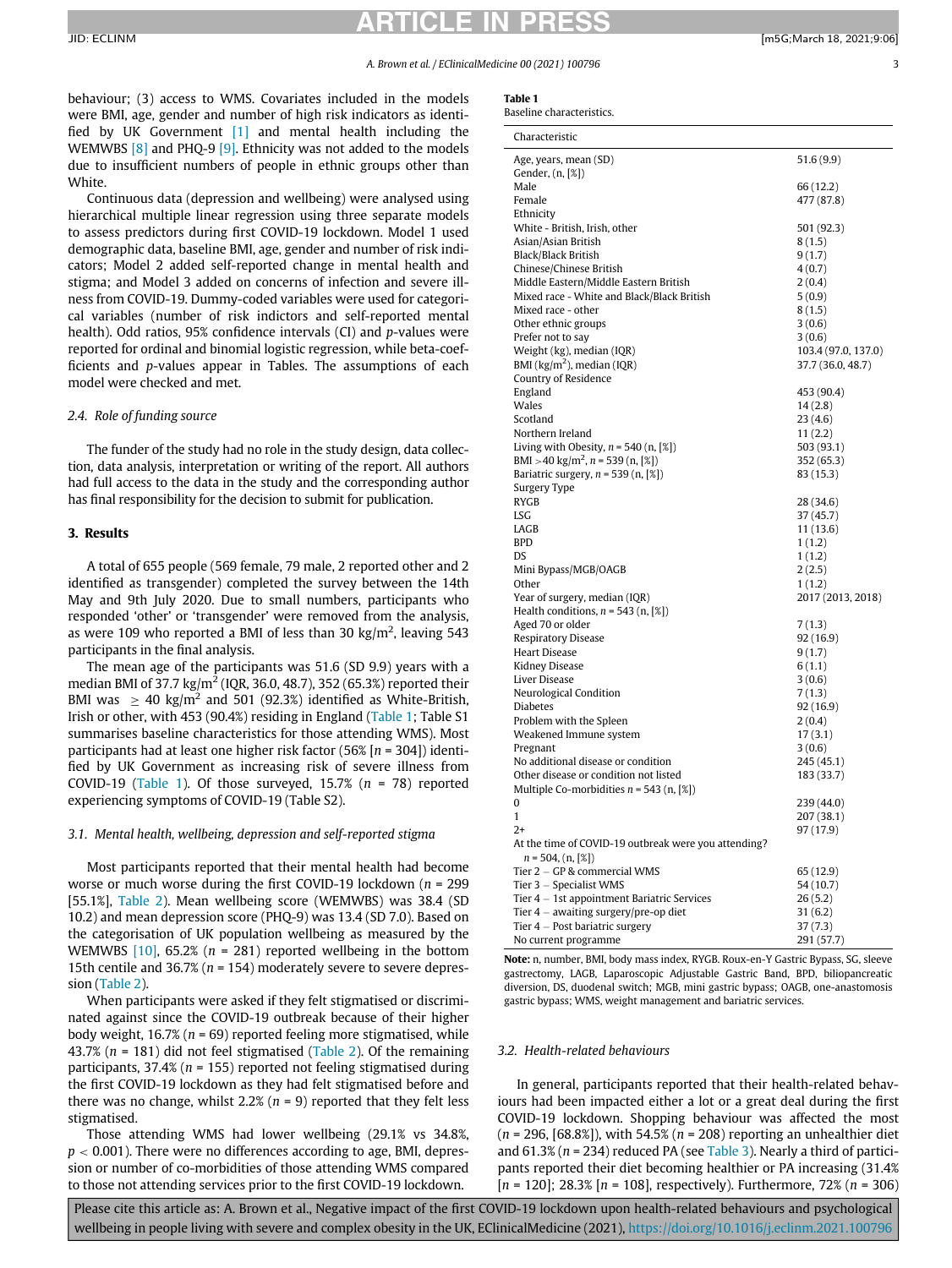#### 4 A. Brown et al. / EClinicalMedicine 00 (2021) 100796

### <span id="page-3-1"></span><span id="page-3-0"></span>Table 2

Summary of mental health during the first COVID-19 lockdown in people living with obesity.

| <b>Survey Questions</b>                                                      |             |
|------------------------------------------------------------------------------|-------------|
| Since COVID-19 outbreak my mental health has been, (n, [%])                  |             |
| Much Better                                                                  | 5(0.9)      |
| <b>Better</b>                                                                | 23(4.2)     |
| Neither                                                                      | 111 (20.4)  |
| Worse                                                                        | 208 (38.3)  |
| Much Worse                                                                   | 91(16.8)    |
| WEMWBS, mean (SD)                                                            | 38.4 (10.2) |
| Warwick Population Centiles, $n = 431$ (n, [%])                              |             |
| Top 15th Centile                                                             | 13(3.0)     |
| Remainer 15th Centile                                                        | 137 (31.8)  |
| <b>Bottom 15th Centile</b>                                                   | 281 (65.2)  |
| PHQ-9, mean (SD)                                                             | 13.4(7.0)   |
| PHQ-9 Depression Score, $n = 420$ (n, [%])                                   |             |
| Minimal Depression                                                           | 64 (15.2)   |
| Mild Depression                                                              | 86 (20.5)   |
| Moderate Depression                                                          | 116 (27.6)  |
| Moderately Severe Depression                                                 | 94 (22.4)   |
| Severe Depression                                                            | 60(14.3)    |
| Have you felt stigmatised since the COVID-19 outbreak? $n = 414$<br>(n, [%]) |             |
| Yes                                                                          | 69 (16.7)   |
| No                                                                           | 181 (43.7)  |
| No, I felt stigmatised before                                                | 155 (37.4)  |
| No, I feel stigmatised less                                                  | 9(2.2)      |

PHQ-9, Patient Health Questionnaire-9; WEMWBS Warwick-Edinburgh Mental Well-being Scale; SD, standard deviation, COVID-19, Coronavirus disease 19; n, numbers;%, percentages. Warwick population centiles were taken from Strange et al. (2014) and used for comparison against the general population WEMWBS scores.

reported using food to manage their emotions during the first COVID-19 lockdown. Sleep quality and quantity was impacted (69.1%  $[n = 293]$ ) with 80.3%  $(n = 228)$  of participants reported worse sleep during the first COVID-19 lockdown ([Table 3\)](#page-3-1).

When considering the combination of health-related behaviours (diet plus PA plus sleep), 2.7% ( $n = 7$ ) reported positive changes to their PA, diet and sleep, while  $14.8\%$  ( $n = 53$ ) reported positive change to their PA and diet, and 39.5% ( $n = 141$ ) reported worsening of their PA and diet. Of those attended WMS,  $68\%$  ( $n = 102$ ),  $66.7\%$  ( $n = 100$ ), and 85.7% ( $n = 96$ ) reported worse PA, diet and sleep, respectively.

Comparing those that attended a WMS before and during the first COVID-19 lockdown and those not attending, significantly more people attending services reported worsening of their diet (66.7% attending vs 46.1% not attending,  $p < 0.001$ ), and also worsening of both diet and PA (48.8% attending vs 33.6% not attending,  $p = 0.002$ ). There was no difference in emotional eating between those attending (77.2%) and not attending WMS (69%,  $p = 0.070$ ). There was no statistically significant difference in attempts to lose weight (341 participants reported an attempt) during the first COVID-19 lockdown between those attending (68.5%) and not attending services (63.9%,  $p = 0.279$ ).

### 3.3. Risk mitigating behaviours

Most participants reported following UK Government socially distancing guidance ( $n = 433$  [79.7%]). Less than half of the sample reported using protective apparel, including masks (not recommended at the time) or gloves ( $n = 256$  [47.1%]), followed by self-isolation and shielding (30.2%, 18.2%, respectively; Table S3). Most participants took two or more risk mitigating actions ( $n = 395$ , [72.7%]) with 124 (22.8%) following four or more actions.

One hundred and eighty-two participants (58.5%) believed they were at higher risk of infection, with 253 (81.4%) believing they were at greater risk due to a BMI of  $\geq$  40 kg/m<sup>2</sup> (Table S3). Over half of those with a self-reported BMI  $<$  40 kg/m<sup>2</sup> believed that they were at an increased risk of severe illness from COVID-19 infection ( $n = 93$ [56.7%]).

### Table 3

Summary of changes to health-related behaviours during the first COVID-19 lockdown in people living with obesity.

| <b>Survey Questions</b>                                                          |            |
|----------------------------------------------------------------------------------|------------|
| Has your shopping changed since COVID-19 outbreak? $n = 430$ , (n,<br>(8)        |            |
| Not at all                                                                       | 19(4.4)    |
| A little                                                                         | 39(9.1)    |
| A moderate amount                                                                | 76 (17.7)  |
| A lot                                                                            | 102(23.7)  |
| A great deal                                                                     | 194 (45.1) |
| Has your diet changed since COVID-19 outbreak? $n = 428$ , (n, [%])              |            |
| Not at all                                                                       | 34 (7.9)   |
| A little                                                                         | 77 (18.0)  |
| A moderate amount                                                                | 151 (35.3) |
| A lot                                                                            | 100(23.4)  |
| A great deal                                                                     | 66 (15.4)  |
| How did diet change? $n = 382$ , $(n, \lceil \mathcal{X} \rceil)$                |            |
| Healthier                                                                        | 120 (31.4) |
| No change                                                                        | 54(14.1)   |
| Unhealthier                                                                      | 208 (54.5) |
| Have you used food to manage your emotions during COVID-19?                      |            |
| $n = 425$ , $(n, \lceil \frac{8}{5} \rceil)$                                     |            |
| outbreak?                                                                        |            |
| Yes                                                                              | 306 (72.0) |
| N <sub>0</sub>                                                                   | 119(28.0)  |
| Has your physical activity changed since COVID-19 outbreak?                      |            |
| $n = 421$ , $(n, \lceil \mathcal{E} \rceil)$                                     |            |
| Not at all                                                                       | 33(7.8)    |
| A little                                                                         | 53 (12.6)  |
| A moderate amount                                                                | 117(27.8)  |
| A lot                                                                            | 106(25.2)  |
| A great deal                                                                     | 112 (26.6) |
| How did physical activity change? $n = 382$ , (n, [%])                           |            |
| Increased                                                                        | 108(28.3)  |
| No change                                                                        | 40 (10.5)  |
| Reduced                                                                          | 234 (61.3) |
| Has your sleep quality or quantity change since COVID-19 out-                    |            |
| break? $n = 424$ , $(n, \lceil \frac{8}{2} \rceil)$                              |            |
| Yes                                                                              | 293 (69.1) |
| No                                                                               | 131 (30.9) |
| How did sleep change? $n = 284$ , $(n, \lceil \mathcal{X} \rceil)$               |            |
| Better                                                                           | 33 (11.6)  |
| No change                                                                        | 23(8.1)    |
| Worse                                                                            | 228 (80.3) |
| How many hours sleep have you got since COVID-19? Mean (SD)                      | 5.8(1.7)   |
| Have you actively been attempting to lose weight since the<br>COVID-19 outbreak? | 341 (66.1) |

SD, standard deviation, COVID-19, Coronavirus Disease 2019; n, numbers;%, percentages.

Comparing WMS attendance or not, use of risk mitigating behaviours did not statistically significantly differ apart from practicing shielding. Participants attending a WMS reported shielding more often than those not attending a service (26.3% vs 13.7%,  $p\theta$  < 0.001).

For more detailed analysis of participants COVID-19 concerns and risk mitigating actions, see Supplementary Materials.

### 3.4. Predictors of health-related behaviours

Shopping: Compared to before the first COVID-19 lockdown, older participants were more likely to report greater change in their shopping (OR 1.02 for each additional year in age, 95% CI 1.00 to 1.03;  $p = 0.045$ ) [\(Table 4](#page-5-0)). In addition, those with better wellbeing were less likely to report a greater change in their shopping habits during the first COVID-19 lockdown (OR 0.97 per additional wellbeing score as measured by the WEMWBS, 95% CI 0.95 to 0.99;  $p = 0.007$ ). There was no statistically significant difference in shopping behaviour according to gender, number of co-morbidities, BMI or depression ([Table 4\)](#page-5-0).

Diet: Participants with higher depression and lower wellbeing scores reported greater deterioration in their diet (OR, 1.04 per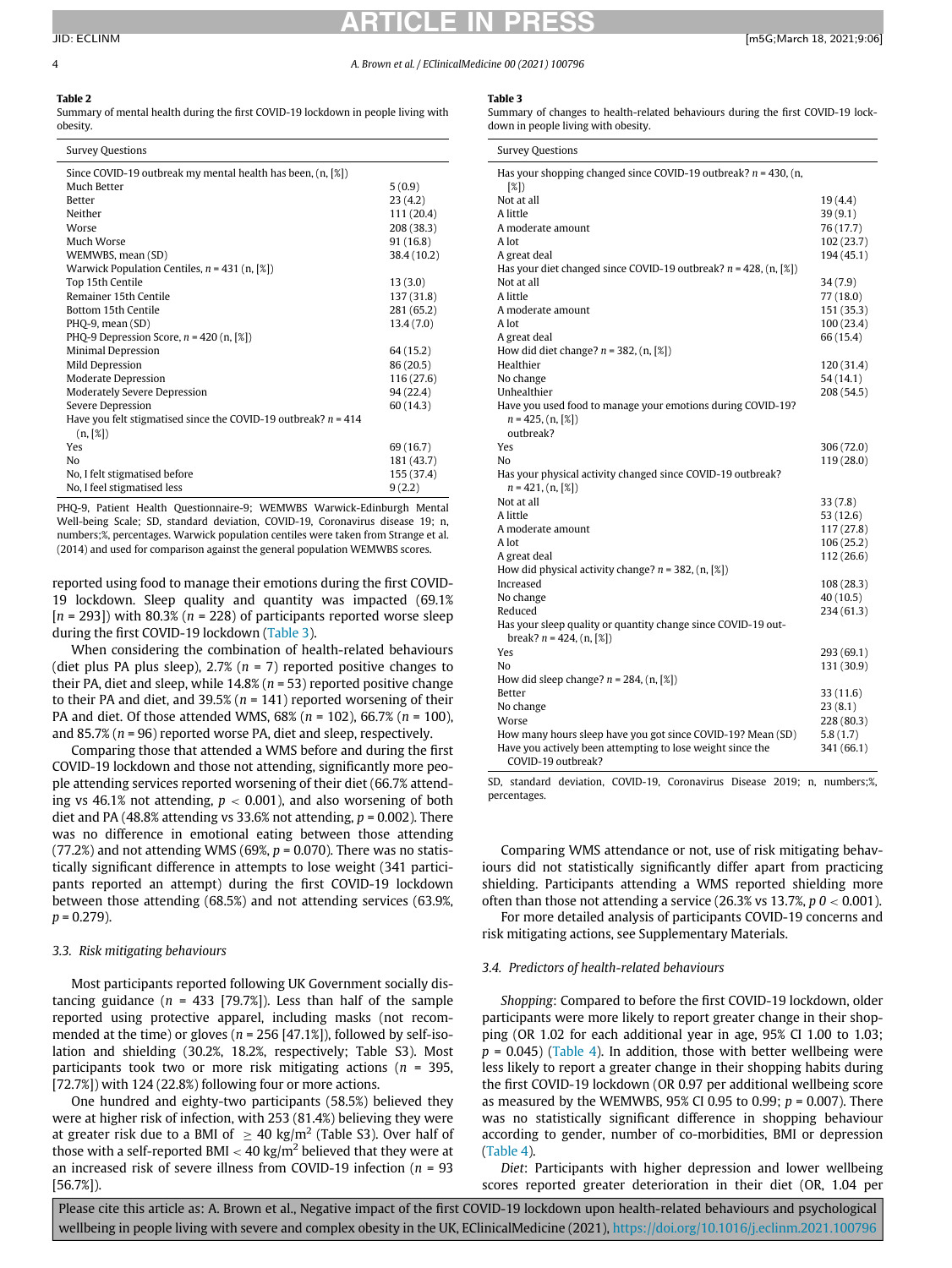### TICLE I

additional point in depression,  $95\%$  CI 1.00 to 1.08,  $p = 0.034$ ; OR 0.97 per additional point in wellbeing,  $95\%$  CI 0.95 to 0.99,  $p = 0.010$ , respectively) [\(Table 4](#page-5-0)).

In terms of direction of change, older people were more likely to report their diet had become unhealthier (OR 1.03 for each additional year in age, 95% CI 1.01 to 1.05;  $p = 0.001$ ) ([Table 5\)](#page-5-1). In addition, those with higher depression were more likely to report their diet becoming unhealthier (OR, 1.06 per additional point in depression, 95% CI 1.02 to 1.11,  $p = 0.003$ ), while those with higher wellbeing scores were less likely to report a perceived worsening of their diet (OR 0.96 per additional point in wellbeing,  $95\%$  CI 0.94 to 0.99,  $p = 0.005$ ) [\(Table 5](#page-5-1)).

Participants who reported a perceived worsening of their diet had approximately 3 times higher odds of emotional eating than those who reported a perceived improvement in their diet (OR = 3.05, 95% CI 1.7 to 5.4,  $p < 0.001$ ). Men were significantly less likely to use food to manage their emotions during the first COVID-19 lockdown (OR 0.34, 95% CI 0.16 to 0.71,  $p = 0.004$ ) (Table S4).

Physical Activity: Participants with higher depression were more likely to report a greater change in their PA, with each additional point in depression associated with an OR of 1.04 (95% CI 1.00 to 1.07;  $p = 0.047$ ; [Table 4\)](#page-5-0).

Depression score was negatively associated with PA with those with higher depression scored reporting the greatest decrease in PA compared to before the first COVID-19 lockdown (OR, 1.05 per additional point in depression score  $95\%$  CI 1.01 to 1.10,  $p = 0.019$ ). While those with higher wellbeing were less likely to report a reduction in PA (OR 0.97 per additional point in wellbeing, 95% CI, 0.94 to 0.99,  $p = 0.011$ ) [\(Table 5](#page-5-1)). Participants with higher BMI were more likely to report a reduced PA (OR 1.03 per additional  $\text{kg/m}^2$  in BMI, 95% CI, 1.01 to 1.05,  $p = 0.013$ ).

Sleep: Participants with higher wellbeing reported their sleep quality and quantity was impacted less compared to before the first COVID-19 lockdown (OR 0.95 per additional wellbeing score as measured by the WEMWBS, 95% CI 0.91 to 0.99,  $p = 0.008$ ; [Table 5\)](#page-5-1).

### 3.5. Predictors of experiencing stigma and impact of stigma during the first COVID-19 lockdown

Binomial logistic regression showed that younger participants with a higher BMI and greater depression were more likely to have experienced stigma before and during the first COVID-19 lockdown (OR 0.98 per additional year in age, 95% CI 0.96 to 0.99, p = 0.010; OR 1.05 per additional kg/m<sup>2</sup> in BMI; 95% CI 1.03 to 1.08,  $p < 0.001$ ; OR 1.04 for point increase in depression, 95% CI 1.00 to 1.09,  $p = 0.045$ , respectively) (Table S4). Experiencing stigma was not associated with risk mitigating behaviour other than shopping online ( $p = 0.002$ ) or weight loss attempts during the first COVID-19 lockdown ( $p = 0.245$ ).

Participants who had experienced stigma took more risk mitigating actions (2.9  $\pm$  1.2 vs 2.2  $\pm$  1.1, p = 0.010), had lower wellbeing  $(36.2 \pm 10.3 \text{ vs } 41.3 \pm 10.7, p < 0.001)$ , higher depression,  $(13.3 \pm 6.6 \text{ vs } 10.3 \pm 6.7, p < 0.001)$ , higher BMI (46.0  $\pm$  10.9 vs  $40.3 \pm 10.0 \text{ kg/m}^2$ ,  $p < 0.001$ ) and were younger (48.9  $\pm$  12.2 vs  $44.7 \pm 10.8$  years,  $p < 0.001$ ). Sleep quantity did not differ ( $p = 0.578$ ).

### 3.6. Access to WMS during the first COVID-19 lockdown

Participants attending a WMS ( $n = 132, 44.2%$ ) reported that their services had either been cancelled or delayed during the first COVID-19 lockdown; this varied across the different services (see Table S5).

When asked about whether clinical service providers had provided enough information during the first COVID-19 lockdown, 76 (48.7%) reported they had not, with less than a third reporting they had  $(n = 50 [32.1\%])$  (Table S5). Ninety-six (60.4%) participants reported that the way in which services communicated with them changed over the first COVID-19 lockdown, 66 (42.3%) reported that access to support groups had changed and 59 (37.8%) said it had not. Participants with lower wellbeing were less likely to report that the amount of communication had changed during the first COVID-19 lockdown (OR 0.92 95% CI 0.87 to 0.97, p = 0.003, Table S6). Most participants ( $n = 361$ ; 81.3%) were not aware of specific COVID-19 guidance for PLWO.

Participants with a higher BMI were more likely to be aware of guidance (OR 1.04 for every 1 unit increase of BMI, 95% CI 1.01 to 1.06,  $p = 0.004$ ). While participants reporting higher depression were less likely to be aware of guidance (OR 0.96 for each point increase in depression score,  $95\%$  CI 0.92 to 0.99,  $p = 0.024$ ) (Table S5).

Participants who had undergone bariatric surgery reported higher depression (8.0 [SD 0.9] vs 7.7 [SD 0.4]  $p = 0.012$ ; OR 1.04 for each point increase in depression that participants had bariatric surgery, 95% CI 1.01 to 1.08,  $p = 0.013$ ), slept less (6.1 vs 5.7 h,  $p = 0.043$ ) and were older (50.4 vs 45.1 years,  $p = 0.0002$ ; OR 1.04 for each additional year in age, 95% CI 1.02 to 1.07,  $p < 0.001$ ) than those who had not had surgery. They did not differ in the number of risk mitigating actions (2.4 [SD 1.3] vs 2.3 [SD1.4] actions, respectively;  $p = 0.776$ ) or wellbeing ( $p = 0.320$ ; Table S5).

Participants with a lower BMI, post-bariatric surgery and higher wellbeing score had a greater likelihood of attempting to lose weight during the first COVID-19 lockdown (OR 1.02 95% CI 1.00 to 1.04, p = 0.043; OR 3.39 95% CI 1.06 to 10.82 p = 0.039; OR 1.01, 95% CI 1.00 to 1.02,  $p = 0.039$ , respectively).

### 4. Discussion

This study offers novel insights into the impact of first COVID-19 lockdown on UK PLWO and particularly those accessing WMS in the UK. Two thirds of the participants were living with severe obesity (BMI  $\geq$  40 kg/m<sup>2</sup>) and over half reported at least one additional higher risk factor for severe illness from COVID-19 as reported by the UK Government.

Understanding how people have and will cope with the challenges of COVID-19 are of paramount importance, particularly in population subgroups identified as the most vulnerable. The first national lockdown enforced many people to shield and self-isolate at home, raising concerns about the increased risk of overeating, sedentary behaviour and weight gain [\[11\]](#page-6-8), which align with the current study findings in PLWO. This study shows that COVID-19 negatively impacted on diet, PA and sleep, alongside self-reported mental health and access to clinical services and support. Of particular note is that worsening of diet and PA was significantly more common in people attending WMS when compared to people who were not. This finding highlights the need for greater support of people attending WMS now and during future restrictive measures/lockdowns.

In a recent online survey of UK adults, weight-related behaviours alongside barriers to weight management (i.e. reduced motivation) were negatively impacted compared to before the first COVID-19 lockdown [\[12\]](#page-6-9), with more pronounced trends amongst people with a higher BMI. While not specifically recruiting PLWO, a higher BMI (BMI  $\geq$  35 kg/m<sup>2</sup>) was associated with lower PA, worse diet quality and greater frequency of overeating. Interestingly, increasing BMI was associated with greater reduction in PA but did not associate with changes in diet quality or emotional eating. Furthermore, sleep was negatively impacted during the first COVID-19 lockdown in PLWO, both in degree of change and quality. Interestingly, data from the general population showed that most people reported more sleep and more exercise than before COVID-19 [\[13\]](#page-6-10). Although the exact reason for this difference is unclear, with lower psychological wellbeing and concern of COVID-19 infection reported in PLWO may in part help to explain this.

Our study also shows that PLWO reported high concern about risk of infection and severe illness from COVID-19, specifically due to their body weight. These concerns may have led to the increased risk

Please cite this article as: A. Brown et al., Negative impact of the first COVID-19 lockdown upon health-related behaviours and psychological wellbeing in people living with severe and complex obesity in the UK, EClinicalMedicine (2021), <https://doi.org/10.1016/j.eclinm.2021.100796>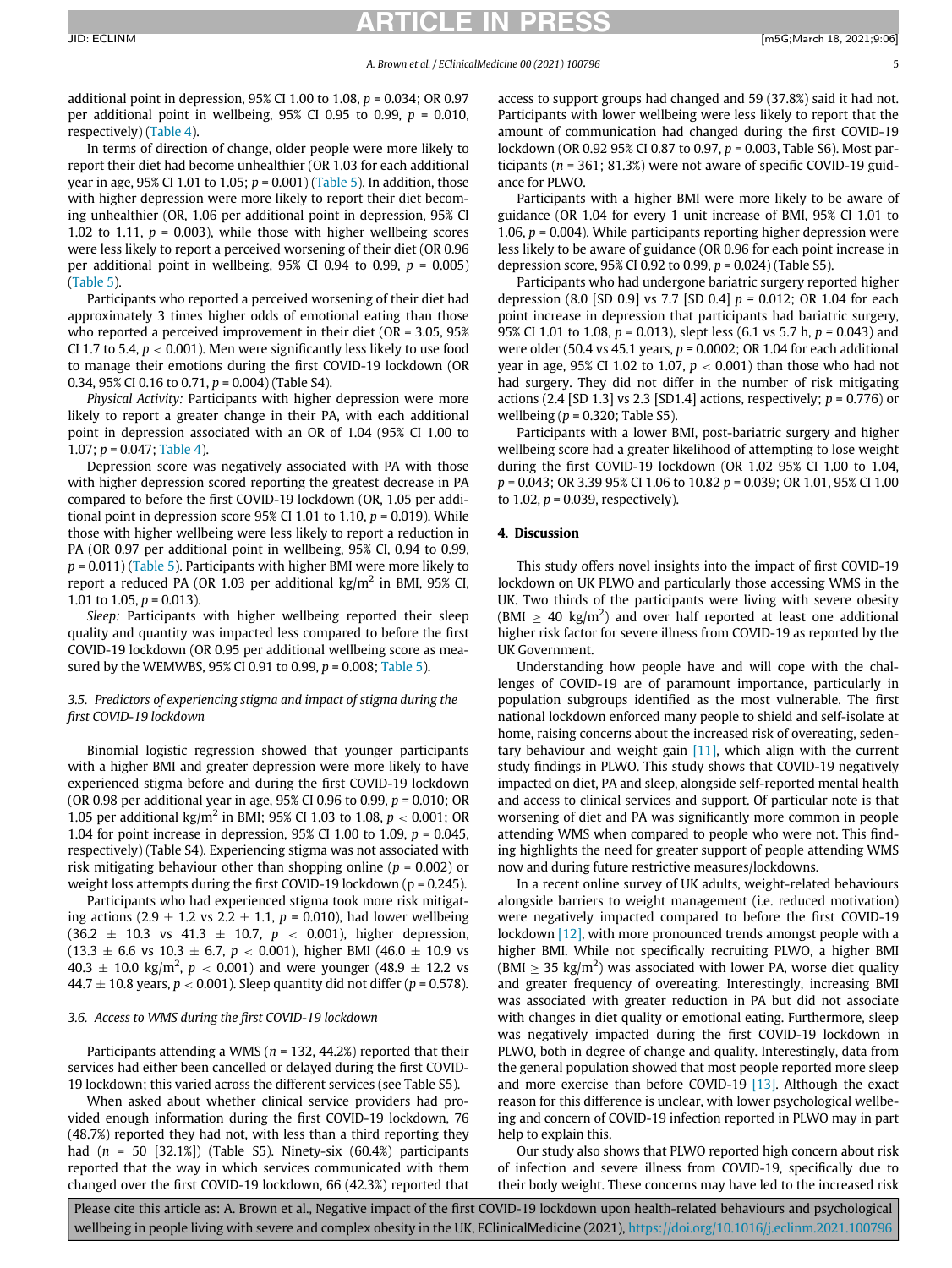#### <span id="page-5-0"></span>6 A. Brown et al. / EClinicalMedicine 00 (2021) 100796

### Table 4

Regression models predicting how shopping, diet and physical activity changed during the first COVID-19 lockdown

|                                      | Has the way you shop changed since<br>the COVID-19 lockdown? <sup>a,b</sup> |                 | the COVID-19 lockdown? <sup>a,b</sup> |                 | Has your diet changed since Has your physical activity changed since<br>the COVID-19 outbreak? <sup>a,b</sup> |                 |
|--------------------------------------|-----------------------------------------------------------------------------|-----------------|---------------------------------------|-----------------|---------------------------------------------------------------------------------------------------------------|-----------------|
| Predictor                            |                                                                             | <i>p</i> -value |                                       | <i>p</i> -value | В                                                                                                             | <i>p</i> -value |
| Gender (Male)                        | $-0.375$                                                                    | 0.193           | $-0.384$                              | 0.183           | 0.419                                                                                                         | 0.155           |
| Number of additional risk indicators | 0.153                                                                       | 0.784           | $-0.127$                              | 0.518           | $-0.200$                                                                                                      | 0.819           |
| (1 indicator)                        |                                                                             |                 |                                       |                 |                                                                                                               |                 |
| Age                                  | 0.016                                                                       | 0.045           | $-0.004$                              | 0.592           | $-0.002$                                                                                                      | 0.842           |
| BMI                                  | $-0.12$                                                                     | 0.150           | $-0.001$                              | 0.860           | $-0.011$                                                                                                      | 0.202           |
| Wellbeing                            | $-0.031$                                                                    | 0.007           | $-0.029$                              | 0.010           | $-0.002$                                                                                                      | 0.868           |
| Depression                           | 0.032                                                                       | 0.078           | 0.038                                 | 0.034           | 0.035                                                                                                         | 0.047           |

Ordinal Logistic Regression.

Model:(Threshold), Gender, Number Co Morbidities, Age, BMI, Warwick Score, PHQ 9 Score.

<sup>b</sup> Higher scores indicate greater subjective change over COVID-19 - "A great deal" as reference category

Beta's represent standardised estimates in the regression model; BMI Body Mass Index.

<span id="page-5-2"></span>mitigating actions with particularly social distancing, shielding and wearing protective apparel observed in our study, even before governmental advice to use face masks was issued. Thus, some PLWO appear to have been taking extra precautions to possibly reduce risk during the first COVID-19 lockdown, particularly shielding. Shielding was the only risk mitigating action that significantly differed between those attending and not attending WMS. Shielding was more common in people attending WMS. This difference most likely reflects the guidance given to people with a BMI  $>$  40 kg/m2 to shield and this group were more likely to be attending WMS.

Our study identified that over half of participants had worse or much worse self-reported mental health compared to before the first COVID-19 lockdown, which is substantially higher than the Office of National Statistics that reported that only 35% of 'vulnerable people' reported worsening mental health [\[14\]](#page-6-11). Furthermore, compared with national averages and studies of the general population [\[15\]](#page-6-12), mean wellbeing was lower [\[8\]](#page-6-5) and depression was higher in the current study. This suggests that PLWO have been disproportionately impacted regarding their mental health during the first COVID-19 lockdown.

Self-reported mental health declined during the first COVID-19 lockdown, which was not associated with higher BMI, confirming previous reports [\[12\]](#page-6-9). Mental health status, specifically depression and wellbeing, may therefore be greater drivers of worsened healthrelated behaviour during the first COVID-19 lockdown than BMI itself in PLWO. Moreover, younger age was associated with lower wellbeing and higher likelihood of experiencing stigma. The reason for this remains unclear and warrants further exploration. With the continued concerns of the COVID-19 pandemic and new local lockdown periods in operation, it is essential that healthcare providers support PLWO experiencing depression and poor wellbeing to mitigate further worsening of health-related behaviours.

Weight-based stigma and discrimination has been shown to have a significant impact on PLWO  $[16]$ . Concerns were raised at the start of first lockdown that weight stigma might increase [\[11\]](#page-6-8), with data suggesting that pre-pandemic weight stigma was associated with greater concern, engagement in protective behaviour, less trust in people and greater decline in connection with others [\[17](#page-6-14),[18\]](#page-6-15). Despite these concerns, participants in the current study reported weight stigma experiences were unchanged during the first national lockdown compared to before, although our data still suggests that the majority of participants were experiencing stigma during the pandemic. A possible reason for participants not reporting increases in weight stigma is internalisation of weight bias, which is commonplace in PLWO. Thus participants may not have reported experiences due to acceptance and in some instances, endorsement of weight stigma towards themselves. Interestingly, experiencing stigma either before or during COVID-19 predicted poorer psychological wellbeing (both lower wellbeing and higher depression), with poorer psychological wellbeing negatively impacting healthrelated behaviours, this could infer that stigma may be in part mediating this effect. However, as higher depression was associated with perceived stigma, the direction of this relationship remains unknown.

It should be noted that this study has limitations. It offers only cross-sectional analysis about the first COVID-19 lockdown period, therefore inferences of how people have been impacted throughout the COVID-19 pandemic cannot be drawn. It must also be noted the limited representation from BAME groups and men, with the majority of respondents being White females and as some participants did not complete all questions within the survey, this may have led to a bias based on which participants responded to the questions, this should therefore be taken into account when interpreting the results of this study. Furthermore due to the online recruitment method, people experiencing digital poverty may not have been recruited.

<span id="page-5-1"></span>Table 5

Regression models predicting direction of change in diet, physical activity and sleep during the first COVID-19 lockdown

|                                                       | How did your diet change over<br>the COVID-19 lockdown? <sup>a,b</sup> |                 | How did your physical activity change over<br>the COVID-19 lockdown? <sup>a,b</sup> |                 |          | How did your sleep change over<br>the COVID-19 lockdown? <sup>a,b</sup> |
|-------------------------------------------------------|------------------------------------------------------------------------|-----------------|-------------------------------------------------------------------------------------|-----------------|----------|-------------------------------------------------------------------------|
| Predictor                                             | β                                                                      | <i>p</i> -value | β                                                                                   | <i>p</i> -value | β        | <i>p</i> -value                                                         |
| Gender (Male)                                         | $-0.151$                                                               | 0.656           | $-0.316$                                                                            | 0.339           | $-0.409$ | 0.382                                                                   |
| Number of additional risk indicators<br>(1 indicator) | 0.026                                                                  | 0.911           | $-0.032$                                                                            | 0.897           | 0.068    | 0.847                                                                   |
| Age                                                   | 0.031                                                                  | 0.001           | 0.015                                                                               | 0.097           | 0.007    | 0.593                                                                   |
| BMI                                                   | $-0.003$                                                               | 0.740           | 0.027                                                                               | 0.013           | 0.000    | 0.994                                                                   |
| Wellbeing                                             | $-0.040$                                                               | 0.005           | $-0.036$                                                                            | 0.011           | $-0.055$ | 0.008                                                                   |
| Depression                                            | 0.062                                                                  | 0.003           | 0.052                                                                               | 0.019           | 0.051    | 0.121                                                                   |

Ordinal Logistic Regression.

Model:(Threshold), Gender, Number Co Morbidities, Age, BMI, Warwick Score, PHQ 9 Score.

<span id="page-5-3"></span> $<sup>b</sup>$  Higher scores indicate worsening over COVID-19 – diet "less healthy"; physical activity "reduced"; sleep "worse" as reference categories</sup>

Beta's represent standardised estimates in the regression model; BMI Body Mass Index.